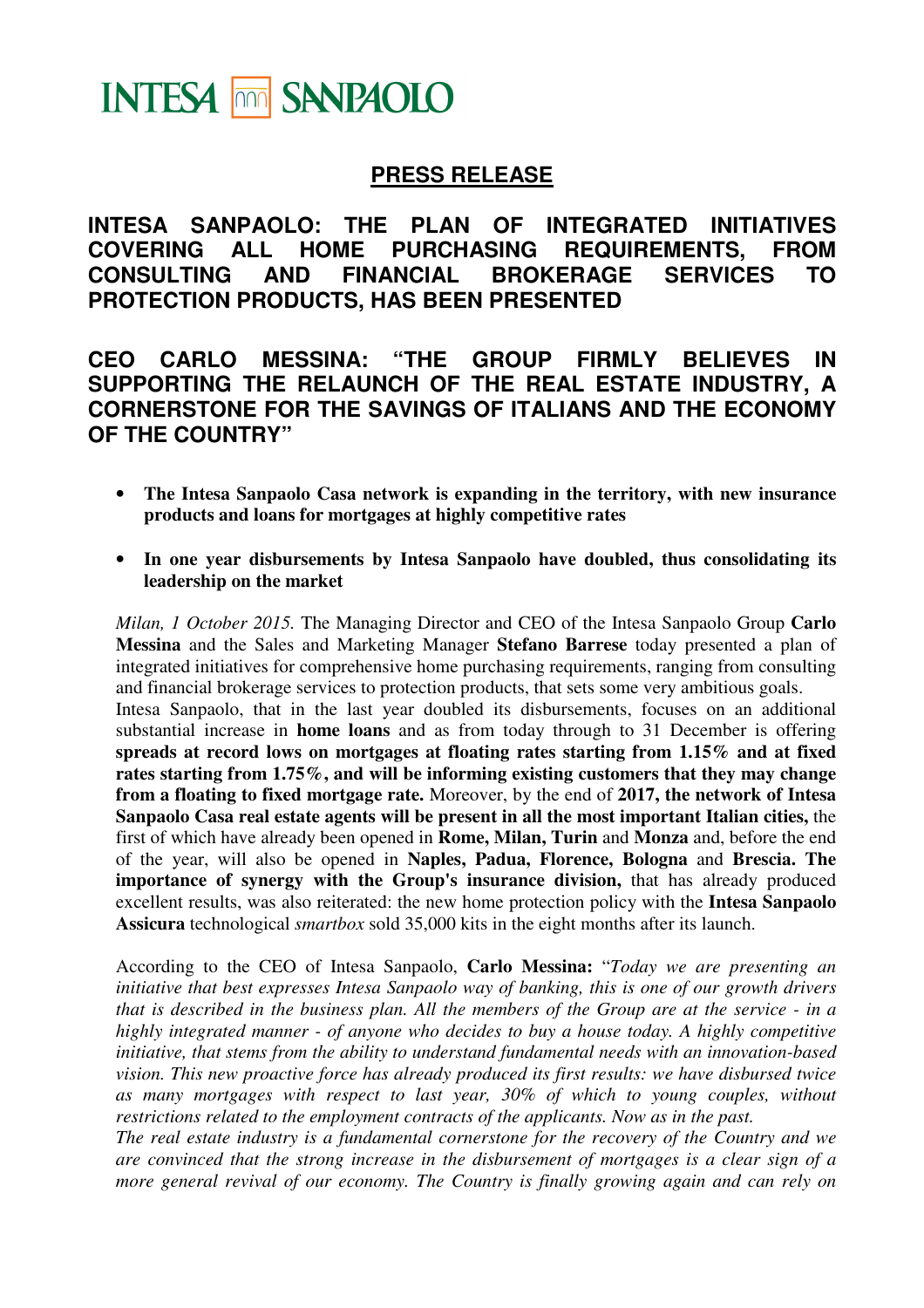*Intesa Sanpaolo, the Bank of the real economy, who is committed to developing investments for families and businesses*."

The Chief Economist of Intesa Sanpaolo **Gregorio De Felice** outlined **an encouraging system scenario.** The factors that support the purchase of a home are once again improving: the income that is available is increasing, the uncertainty about the future is gradually decreasing, the disbursement of mortgages is once again growing significantly. The real estate market is thus recovering: the number of transactions is growing and the expectations of operators are improving; in 2016 prices are also expected to increase. The number of sales, which showed a positive sign in 2014, is expected to grow by 6% per annum in the three year period 2015 to 2017.

This is important news for an industry in which 51% of the total wealth of families is concentrated. **For Italians a home is a fundamental value:** 7 out of 10 Italians own the home they live in, one of the highest percentages in Europe. In Italy the Home industry as a whole comprising real estate, the building trade, durable goods - corresponds to an added value of approximately 170 billion euro, accounting for 12% of GDP.

According to an **Ipsos survey**, for Intesa Sanpaolo, in 2014 only 24% of the population considered a real estate investment to be "ideal"; today **this investment is once again considered to be advantageous in the opinion of 48% of the persons interviewed.** The main reasons are the drop in the prices of houses and the awareness that taxation may have reached its peak. 52% of the persons interviewed said that they would contact a specialised agent when purchasing real estate property, above all in order to assess the value of the property, while 54% say they would search the web. More than 80% of those interested in buying a house over the next few months would be happy to place themselves in the hands of their bank and Intesa Sanpaolo is the most qualified to offer this service due to its professionalism, reliability and a deep-rooted presence on the territory.

**During the recession, the value of houses dropped.** Investments in real estate became progressively less liquid, transactions halved while selling times more than doubled. The price of existing homes, between 2010 and 2014, dropped by an average of 16.6%, while only the price of new houses "held". Moreover, between 2007 and 2014, the number of employees in the Home industry decreased by almost 600,000 units, equal to one fifth of the number of persons employed in the industry. A highly **penalising situation for the country's economy,** that prompted the government, institutions and operators to **promote intervention and supporting policies for the industry. Intesa Sanpaolo has placed the home as one of the main growth objectives for the coming two-year period.**

### **Loans**

More than 1 million Italian families managed to make their "dream of a home" come true with an Intesa Sanpaolo mortgage, for loans equal to **63 billion euro.** According to the Ipsos survey, **91% of those who are interested in buying a home within the next 12 months intend to apply for a mortgage. As from today through to 31 December, Intesa Sanpaolo will be offering floating rates with spread starting from 1.15%, and fixed rates starting from 1.75%. Existing customers will also be informed that they may change their floating rate mortgage to a fixed rate mortgage, free of charge**, thanks to conditions that remain at record lows.

Between 2010 and 2014, namely **in the years when the recession was at a peak,** Group branches granted to families more than **30 billion euro in home mortgages.** Indeed, the lending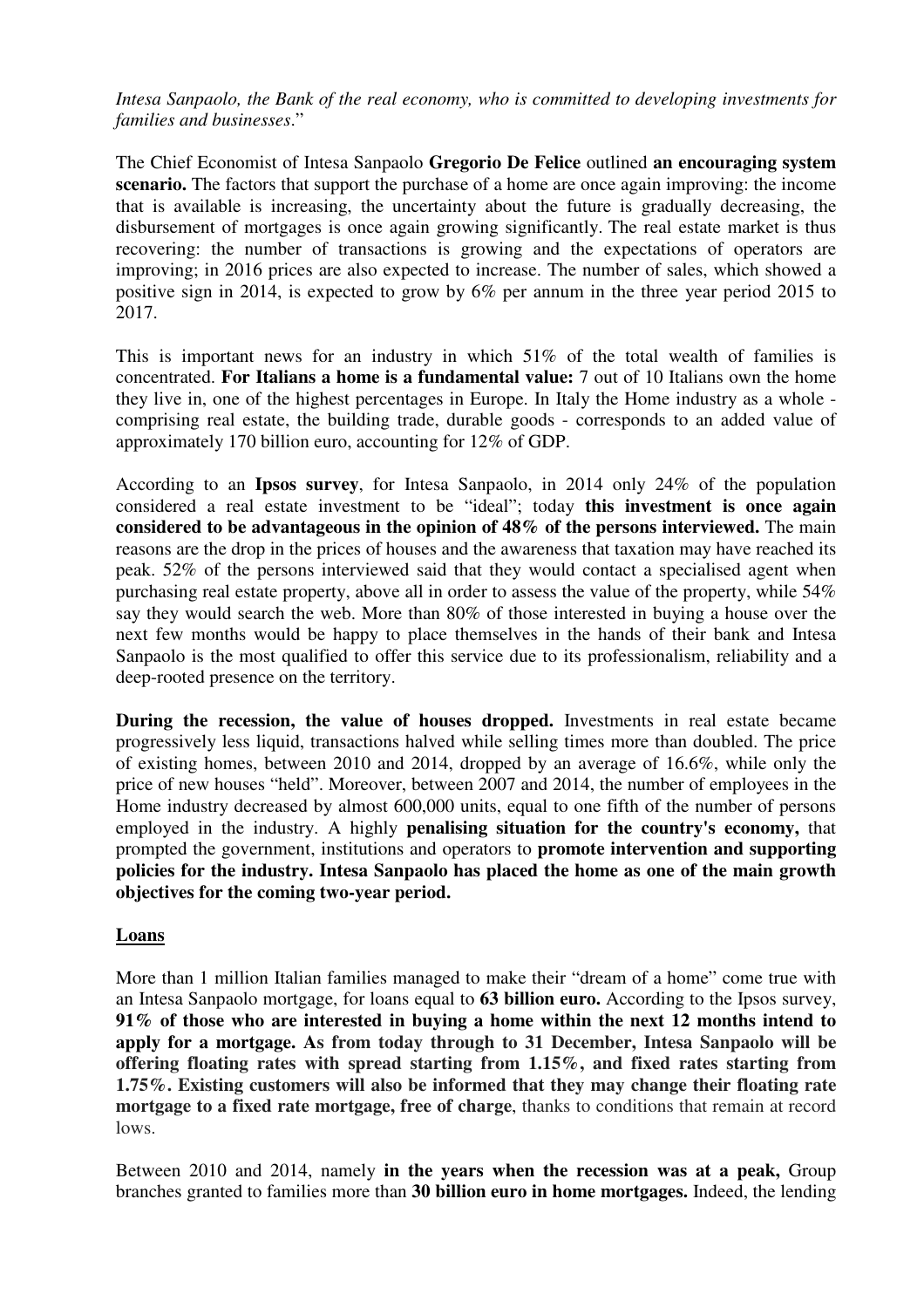policy of the Bank facilitated access to mortgages even during the most difficult period, offering **greater flexibility to families who find it difficult to meet their mortgage instalments.** Intesa Sanpaolo has introduced the principle whereby the type of employment contract held by an applicant is not a discriminating factor in the mortgage assessment, immediately opening the door of loans to **atypical** workers and later to the new workers **employed under "progressive entitlement" employment contracts.** Many young people consequently approached the Bank, that also offers the **possibility of taking out a loan for 100% of the value of the house, with duration of up to 40 years.** In the last year, **disbursements to the youth segment accounted for approximately 30% of the total mortgages.**

The Bank also took into account the problems that may be encountered when repaying a mortgage in the case of unexpected circumstances, such as losing a job or being on a temporary lay-off fund, and has included in mortgage contracts, at no extra charge, a clause **whereby mortgage instalments may be suspended for a limited period of time,** or modified by extending or reducing the residual duration of the payment plan.

It is significant that **this year disbursements have doubled** with respect to 2014. Even personal loans granted for home requirements grew by 35%. Fast assessment of applications and feasibility opinions given in real time and combined to additional offers - from substitute tax paid by the bank to free car insurance for one year – have all contributed to the extraordinary success of the first and following campaigns, allowing Italian families to save hundreds of euro every month.

#### **Intesa Sanpaolo Casa**

In 2014, the Intesa Sanpaolo Group launched the "Real Estate Project", while **"Intesa Sanpaolo Casa",** a company dedicated to this industry, was introduced in 2015. The goal by 2017 is to have a network of **real estate agents in all the most important Italian cities.** The first real estate agents have already been opened in **Rome, Milan, Turin** and **Monza** while new offices will soon be opened in **Naples, Padua, Florence Bologna** and **Brescia.** These agents offer assistance to help customers find and purchase, restructure and furnish homes, in other words "the dream house on a turnkey basis".

This is done by combining the skills of its internal network of real estate agents - all employees of Intesa Sanpaolo Casa who are well qualified to carry out this activity - with those of the best architects and professionals on the world market, such as **CoContest,** a platform for interior design, design and renovation, and **Habitissimo** for finding painters, carpenters, plumbers and other professionals who carry out works in a home.

According to a Ipsos survey carried out for Intesa Sanpaolo, more than 90% of those interested in buying a house over the next few months considers such services to be useful.

There are many **advantages**: the customer is assisted by employees that the Group has recruited and trained through its training and recruitment channels. Moreover, all transactions are easier and faster, right from the preliminary contract, that is backed by a policy which protects both the buyer and the vendor, through to the professional assessment of the property, carried out by the real estate agents of Intesa Sanpaolo Casa. There are also advantages for customers who wish to sell their property, who may count on the national dimensions of the network and the communicating positions between the real estate agents. Finally, for builders, Intesa Sanpaolo also offers initiatives to unlock unsold properties, stipulating agreements for each building site, and meeting the requirements of end customers with incentives for appraisal, application and notary expenses.